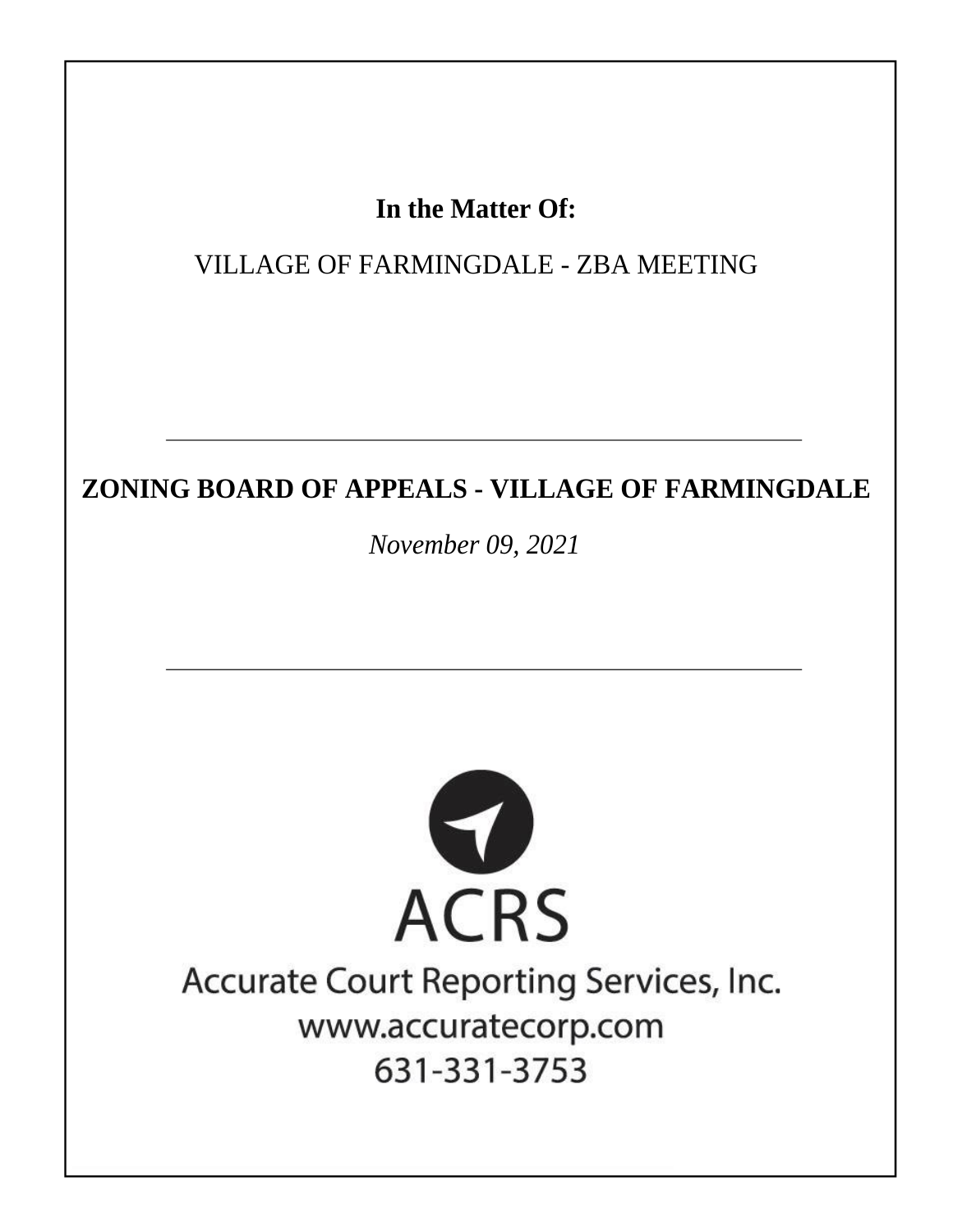| $\mathbf{2}$            |                                                                                           |
|-------------------------|-------------------------------------------------------------------------------------------|
| $\overline{\mathbf{3}}$ |                                                                                           |
| $\overline{\mathbf{4}}$ | ZONING BOARD MEETING                                                                      |
| 5                       | PUBLIC HEARING                                                                            |
| 6                       | FARMINGDALE VILLAGE HALL                                                                  |
| 7                       | <b>361 MAIN STREET</b>                                                                    |
| 8                       | FARMINGDALE, NEW YORK                                                                     |
| 9                       |                                                                                           |
| 10                      | November 9, 2021                                                                          |
| 11                      | 8:00 P.M.                                                                                 |
| 12                      |                                                                                           |
| 13                      |                                                                                           |
| 14                      |                                                                                           |
| 15                      |                                                                                           |
| 16                      |                                                                                           |
| 17                      |                                                                                           |
| 18                      |                                                                                           |
| 19                      |                                                                                           |
| 20                      |                                                                                           |
| 21                      |                                                                                           |
| 22                      |                                                                                           |
| 23                      |                                                                                           |
| 24                      | ACCURATE COURT REPORTING SERVICE, INC.<br>866-388-2277 info@accuratecorp.com 631-331-3753 |
| 25                      |                                                                                           |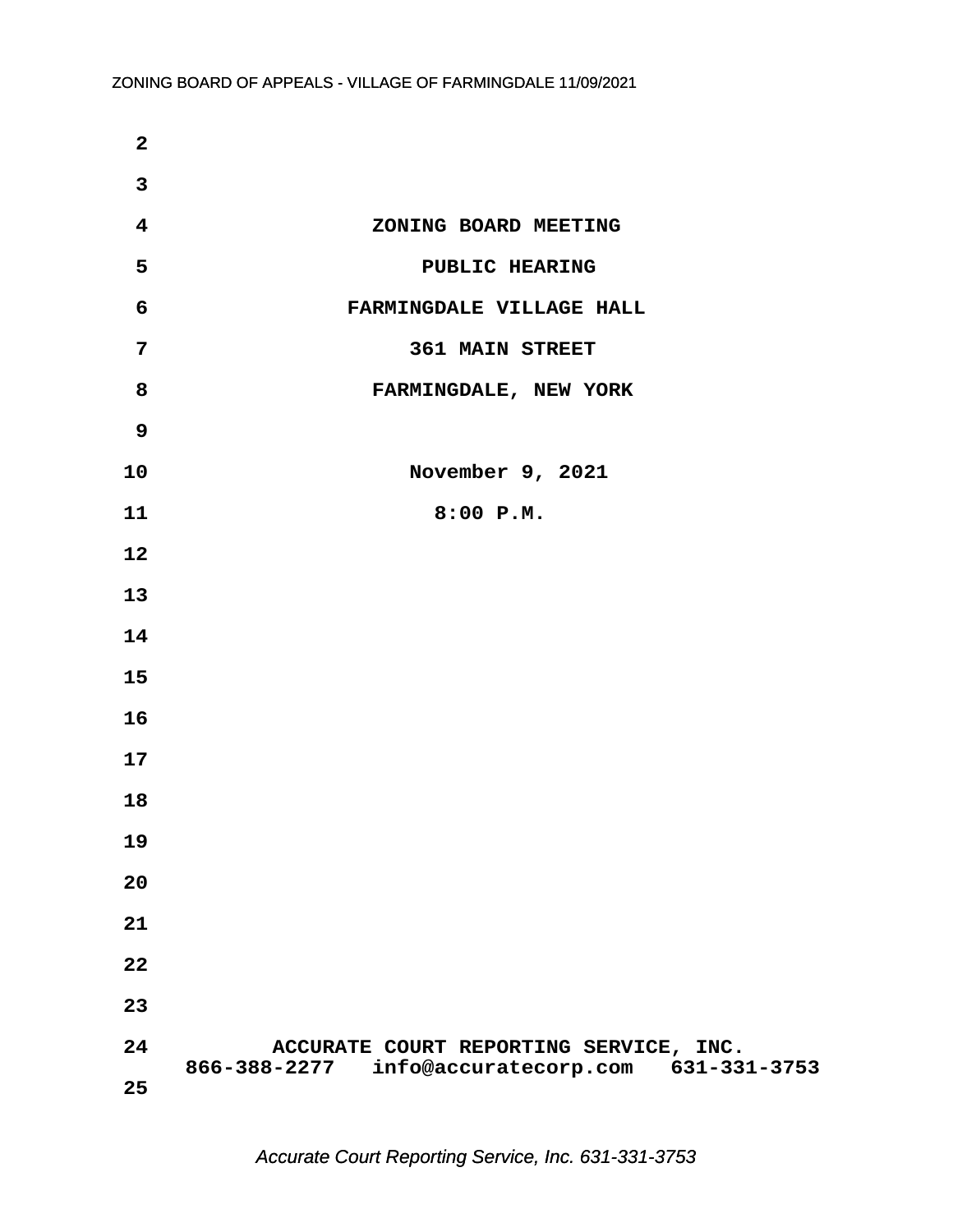- **·2· ·A P P E A R A N C E S :**
- **·3· ·DAVID NOSTRAND, Chairman**
- **·4· ·MARY CARPENTER, Board Member**
- **·5· ·JAMES PORTER, Board Member**
- **·6· ·MARISA TULLY, Board Member**
- **·7· ·STEVEN FELLMAN, Building Inspector, Incorporated Village of**
- **·8· ·Farmingdale**
- **·9· ·APPLICANTS:**
- 10 DAVID BIGGIN 14 Cooper Street, Farmingdale
- **11**
- **12**
- **13**
- **14**
- **15**
- **16**
- **17**
- **18**
- **19**
- **20**
- **21**
- **22**
- **23**
- **24**
- **25**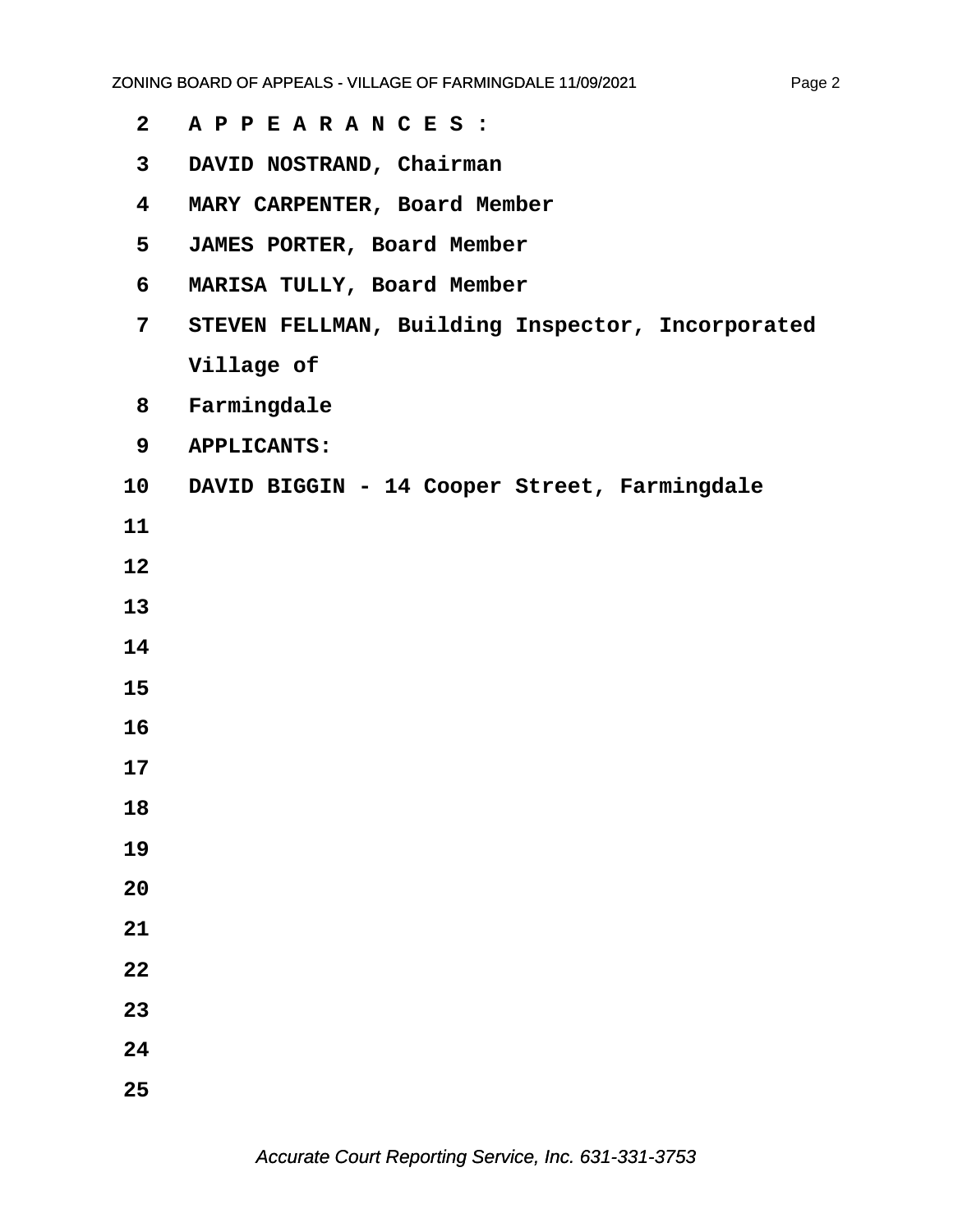<span id="page-3-0"></span>**·1· · · · · · ZBA - 11/9/21 ·2· · · · · MR. NOSTRAND:· I call the meeting ·3· ·to order. ·4· · · · · I need a motion to waive reading of ·5· ·the minutes from the last meeting. ·6· · · · · MS. TULLY:· I make a motion to ·7· ·waive the reading of the minutes from the ·8· ·last meeting. ·9· · · · · MR. NOSTRAND:· All in favor? 10· · · · · (WHEREUPON, there was a unanimous,** 11 **affirmative vote of the Board.**) 12 MR. NOSTRAND: Motion carried. 13 **The first case is 11-1, David** 14 Biggin to construct a front portico at 14 15 Cooper Street, Village of Farmingdale, 16 requiring a variance, Residential A 17 District. 18 MR. BIGGIN: Yes, sir. My wife and **19· ·I live in Farmingdale for 33 years now and 20· ·in the Village for 23.· We just want to** 21 put the portico. It looks nice on the **22· ·house.· When we get packages, they'll be** 23 safe under there. So that's what I'm here 24 **for.** 25 MR. NOSTRAND: Okay. We have all

Accurate Court Reporting Service, Inc. 631-331-3753

Page 3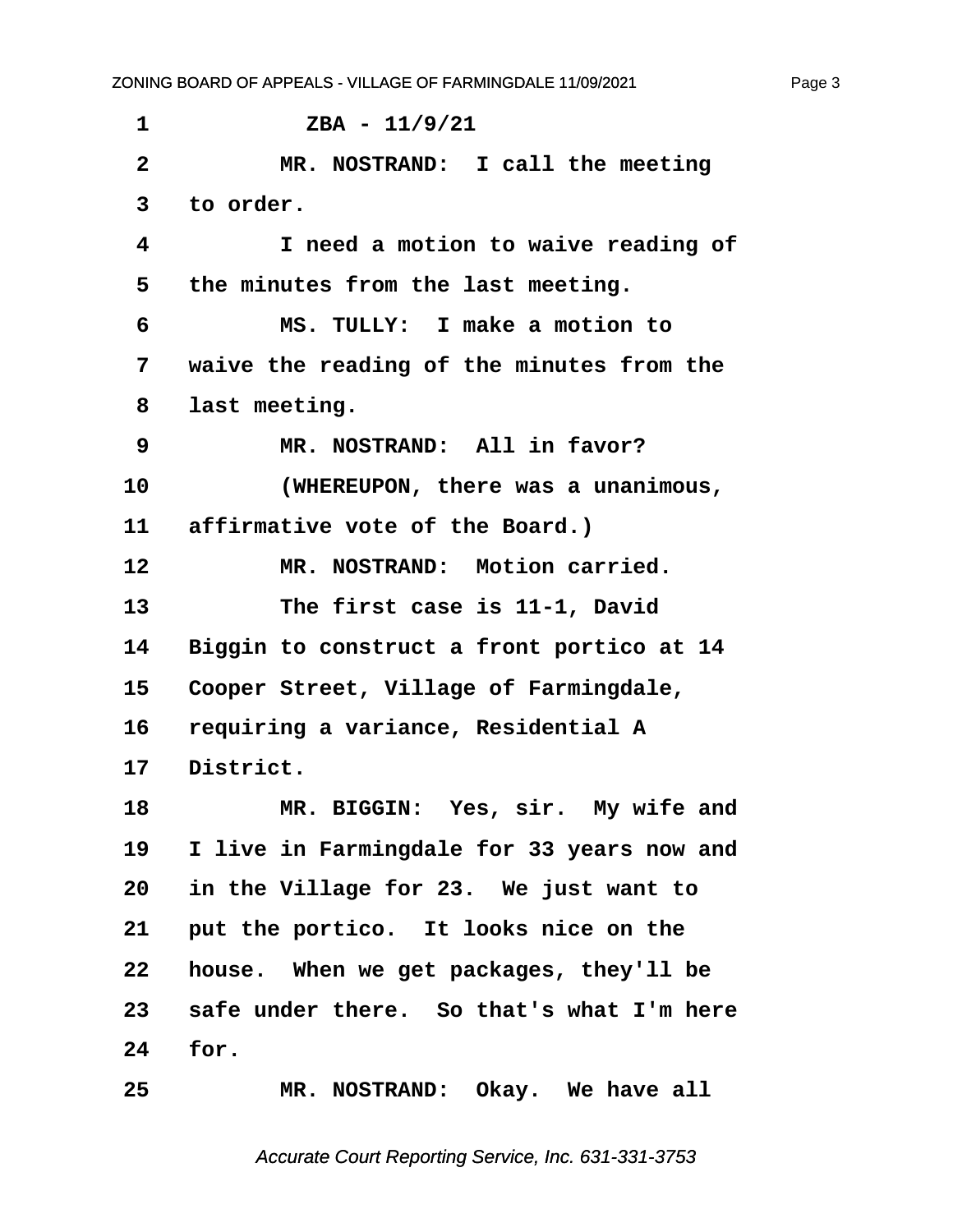<span id="page-4-0"></span>

| 1            | $ZBA - 11/9/21$                              |  |  |
|--------------|----------------------------------------------|--|--|
| $\mathbf{2}$ | the official mailers. So that's fine.        |  |  |
| 3            | Okay. And we have your plans?                |  |  |
| 4            | MR. BIGGIN: Yes.                             |  |  |
| 5            | MR. NOSTRAND: Am I to understand             |  |  |
| 6            | correctly that the only thing being added    |  |  |
| 7            | to the house is the portico?                 |  |  |
| 8            | MR. BIGGIN: Correct. We're doing             |  |  |
| 9            | a reverse gable over the garage -- what      |  |  |
| 10           | was the garage. That's a den now. We put     |  |  |
| 11 —         | in for that years ago.                       |  |  |
| 12           | MR. NOSTRAND: Okay.                          |  |  |
| 13           | MR. BIGGIN: So we're doing a                 |  |  |
| 14           | reverse gable. I discussed it with Steve     |  |  |
| 15           | Fellman.                                     |  |  |
| 16           | MR. NOSTRAND: He's right there.              |  |  |
| 17           | MR. FELLMAN: Present.                        |  |  |
| 18           | MR. BIGGIN: That wasn't part of              |  |  |
|              | 19 the variance hearing. That was permitted. |  |  |
|              | 20 So that wasn't an issue. It was just a    |  |  |
| 21           | portico.                                     |  |  |
|              |                                              |  |  |
| 22           | MR. NOSTRAND: So you're adding               |  |  |
|              | 23 this roof here.                           |  |  |
| 24           | MR. BIGGIN: Yes, with the columns.           |  |  |

Accurate Court Reporting Service, Inc. 631-331-3753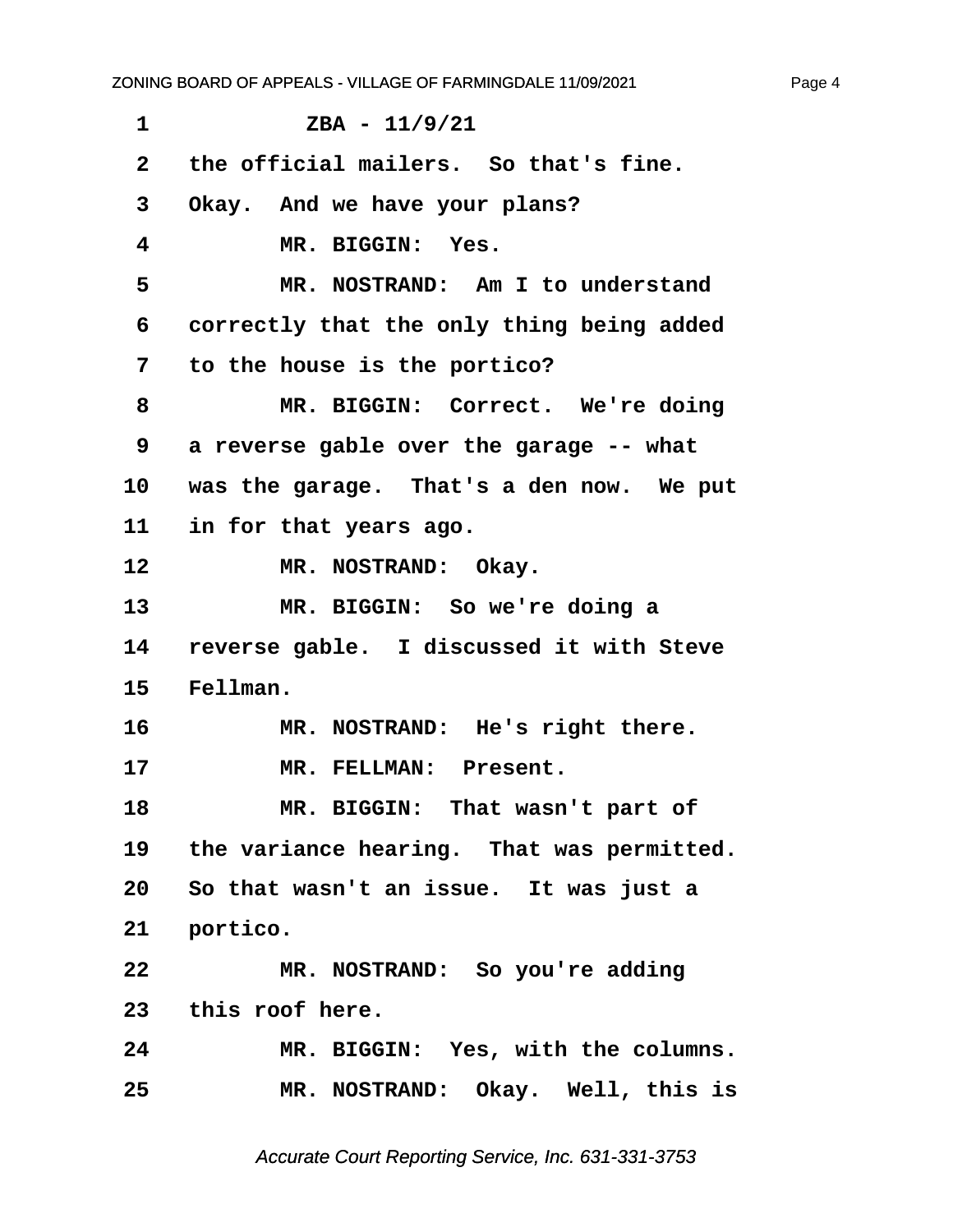<span id="page-5-0"></span>**·1· · · · · · ZBA - 11/9/21 ·2· ·such a small variance that there really ·3· ·isn't much to say.** 4 **MR. BIGGIN: Right. ·5· · · · · MR. NOSTRAND:· I can't imagine ·6· ·anyone in the audience having any comment. ·7· ·Does anybody on the board have any ·8· ·questions? ·9· · · · · MS. CARPENTER:· No.** 10 MR. PORTER: Mr. Chairman, I move 11 that we approve the variance as requested 12 with the condition that the porch never be 13 enclosed. 14 **MR. NOSTRAND:** All in favor? **15· · · · · (WHEREUPON, there was a unanimous,** 16 affirmative vote of the Board.) 17 MR. NOSTRAND: Motion carried. 18 **MR. BIGGIN: That's it?** 19 **MR. NOSTRAND:** That's it. **20· · · · · MR. BIGGIN:· Thanks again.· Have a** 21 **good night.** 22 MS. TULLY: You, too. **23· · · · · MR. NOSTRAND:· I need another** 24 motion to close the meeting. **25· · · · · MS. CARPENTER:· I'll make a motion**

Accurate Court Reporting Service, Inc. 631-331-3753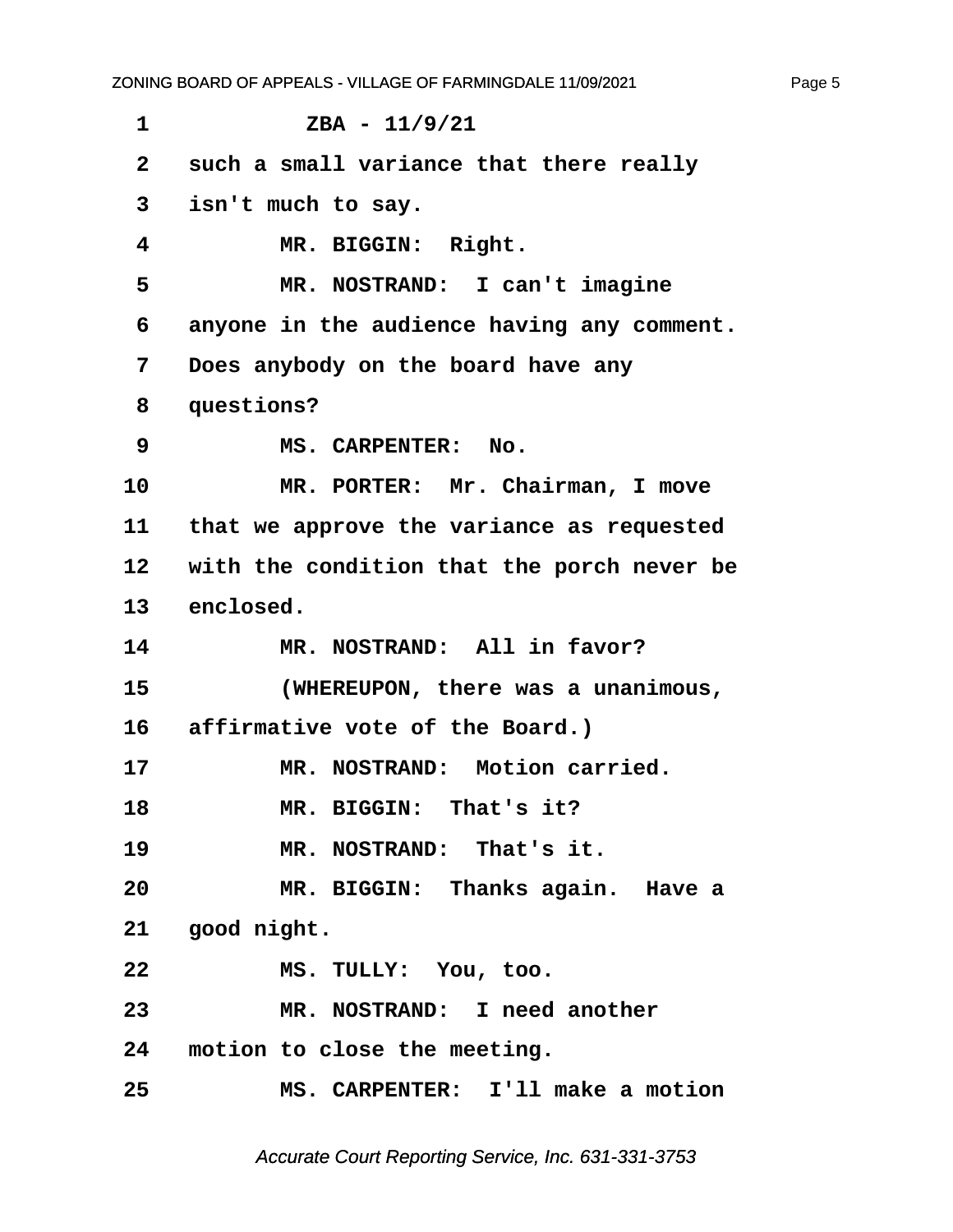**·1· · · · · · ZBA - 11/9/21 ·2· ·to close the meeting.** 3 MS. TULLY: I second it. 4 **MR. NOSTRAND:** All in favor? **·5· · · · · (WHEREUPON, there was a unanimous, ·6· ·affirmative vote of the Board.)** 7 MR. NOSTRAND: Meeting adjourned. **·8· · · · · (WHEREUPON, the meeting was ·9· ·adjourned at 8:05 p.m.)** 10 \* \* \* \* \* **11 12 13 14 15 16 17 18 19 20 21 22 23 24 25**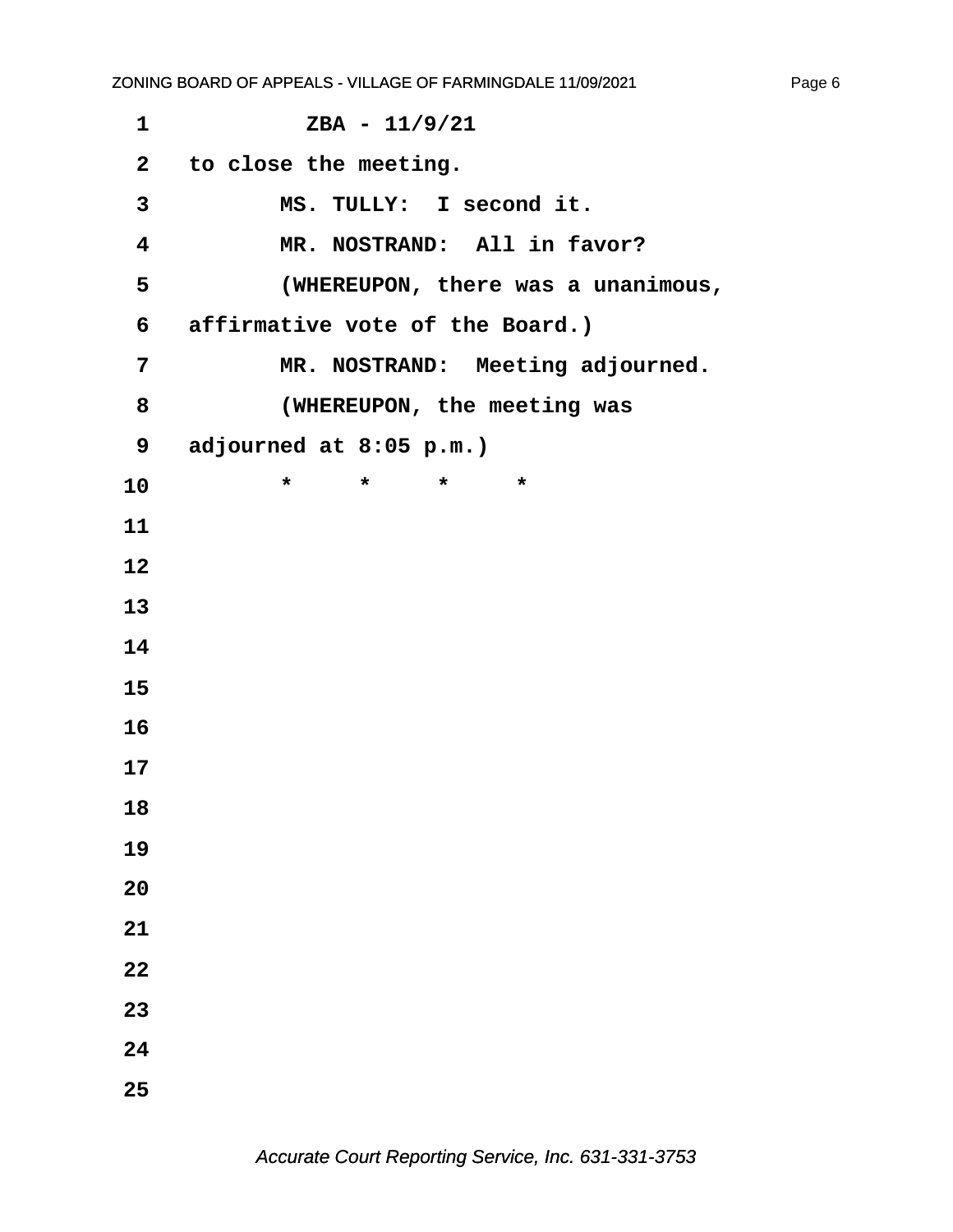**·1· · · · · · · · · · · ZBA - 11/9/21 ·2· · · · · · · · ·C E R T I F I C A T E** 3 STATE OF NEW YORK ) **·4· · · · · · · S.S.:** 5 COUNTY OF NASSAU ) **·6· · · · · · ·I, AUDREY A. GLADITSCH, a Notary Public ·7· · · · for and within the State of New York, do hereby** 8 certify: **·9· · · · · · ·That the within transcript was prepared by 10· · · · me and is a true and accurate record of this 11· · · · hearing to the best of my ability.** 12 **12 11 I** further certify that I am not related to 13 **any of the parties to this matter by blood or** 14 by marriage and that I am in now way interested **15· · · · in the outcome of any of these matters. 16· · · · · · ·IN WITNESS WHEREOF, I have hereunto set my** 17 **hand this 23rd day of November, 2021.** <sup>18</sup> *tudrey A. Gladitsch* **19· · · · · · · · · · · · ·AUDREY A. GLADITSCH 20 21 22 23 24 25**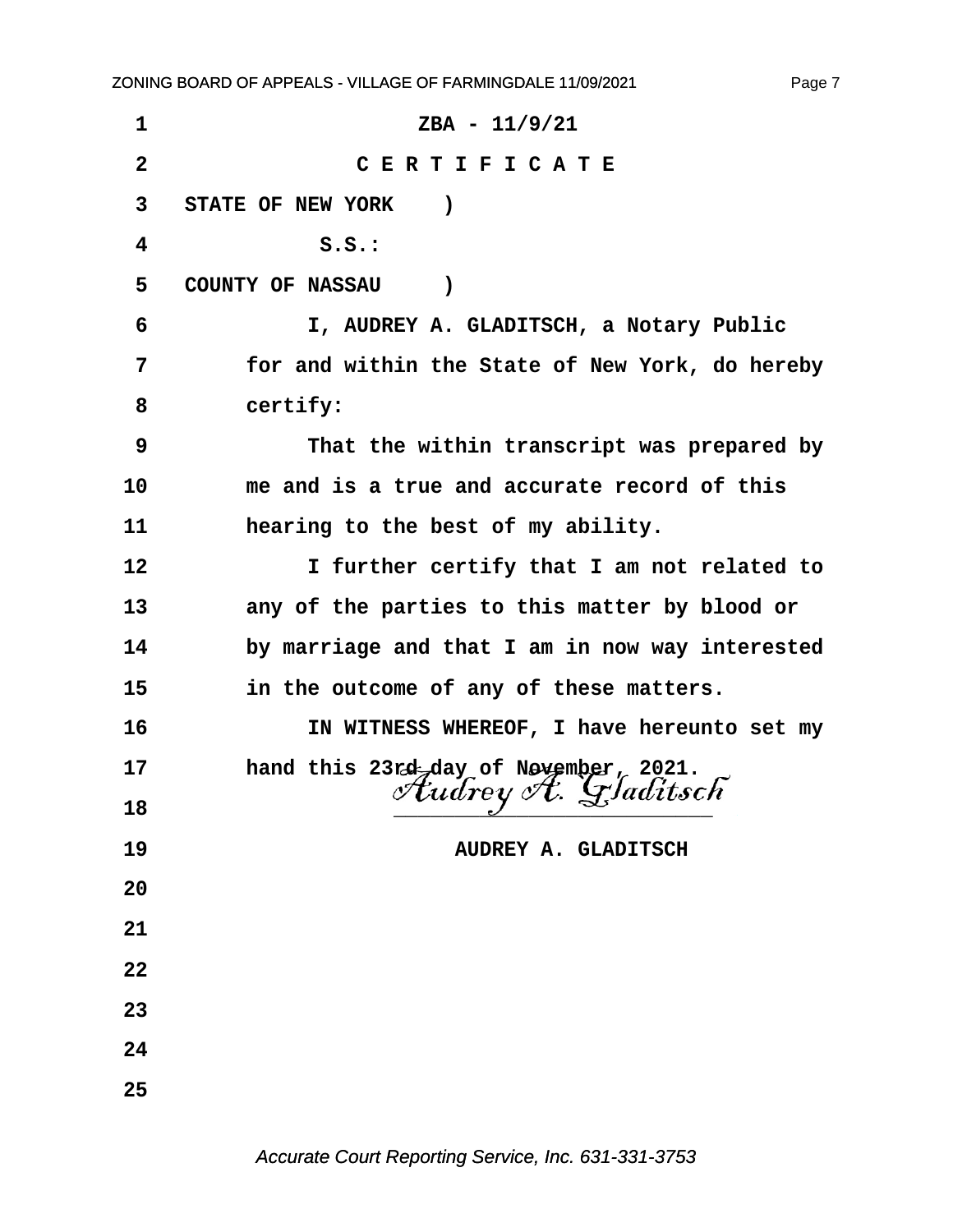#### ZONING BOARD OF APPEALS - VILLAGE OF FARMINGDALE 11/09/2021

Page 8

|                               | Correct 4:8         |                                                                        |
|-------------------------------|---------------------|------------------------------------------------------------------------|
| 1                             | correctly 4:6       | M                                                                      |
| $11-1$ 3:13                   | D                   | mailers 4:2                                                            |
| 11/9/21 3:1 4:1 5:1           |                     | <b>make</b> 3:6 5:25                                                   |
| 143:14                        | David $3:13$        | meeting 3:2,5,8 5:24                                                   |
|                               | den 4:10            | minutes $3:5,7$                                                        |
| $\mathbf{2}$                  | discussed 4:14      | motion 3:4,6,12 5:17,24,25                                             |
| 23 3:20                       | District 3:17       | move 5:10                                                              |
| $\mathbf{3}$                  | Е                   | N                                                                      |
| 33 3:19                       | enclosed 5:13       | nice 3:21                                                              |
|                               | F                   | night 5:21                                                             |
| A                             |                     | <b>NOSTRAND</b> 3:2,9,12,25 4:5,12,<br>16, 22, 25 5: 5, 14, 17, 19, 23 |
| added 4:6                     | Farmingdale 3:15,19 |                                                                        |
| adding 4:22                   | favor 3:9 5:14      | O                                                                      |
| affirmative 3:11 5:16         | Fellman 4:15,17     |                                                                        |
| approve 5:11                  | fine $4:2$          | official 4:2                                                           |
| audience 5:6                  | front $3:14$        | order 3:3                                                              |
| В                             | G                   | P                                                                      |
| Biggin 3:14,18 4:4,8,13,18,24 | gable 4:9,14        | packages 3:22                                                          |
| 5:4,18,20                     | garage 4:9,10       | part 4:18                                                              |
| board 3:11 5:7,16             | good 5:21           | permitted 4:19                                                         |
|                               |                     | plans 4:3                                                              |
| C                             | н                   | porch 5:12                                                             |
| call 3:2                      | hearing 4:19        | PORTER 5:10                                                            |
| <b>CARPENTER 5:9,25</b>       | house 3:22 4:7      | portico 3:14,21 4:7,21                                                 |
| carried 3:12 5:17             |                     | Present 4:17                                                           |
| case 3:13                     | L                   | put 3:21 4:10                                                          |
| Chairman 5:10                 | imagine 5:5         | Q                                                                      |
| $close$ 5:24                  | $i$ ssue $4:20$     |                                                                        |
| columns 4:24                  |                     | questions 5:8                                                          |
| comment 5:6                   | L                   |                                                                        |
| condition 5:12                | live $3:19$         | R                                                                      |
| construct 3:14                |                     | reading 3:4,7                                                          |
| Cooper 3:15                   |                     | requested 5:11                                                         |
|                               |                     |                                                                        |

Accurate Court Reporting Service, Inc. 631-331-3753